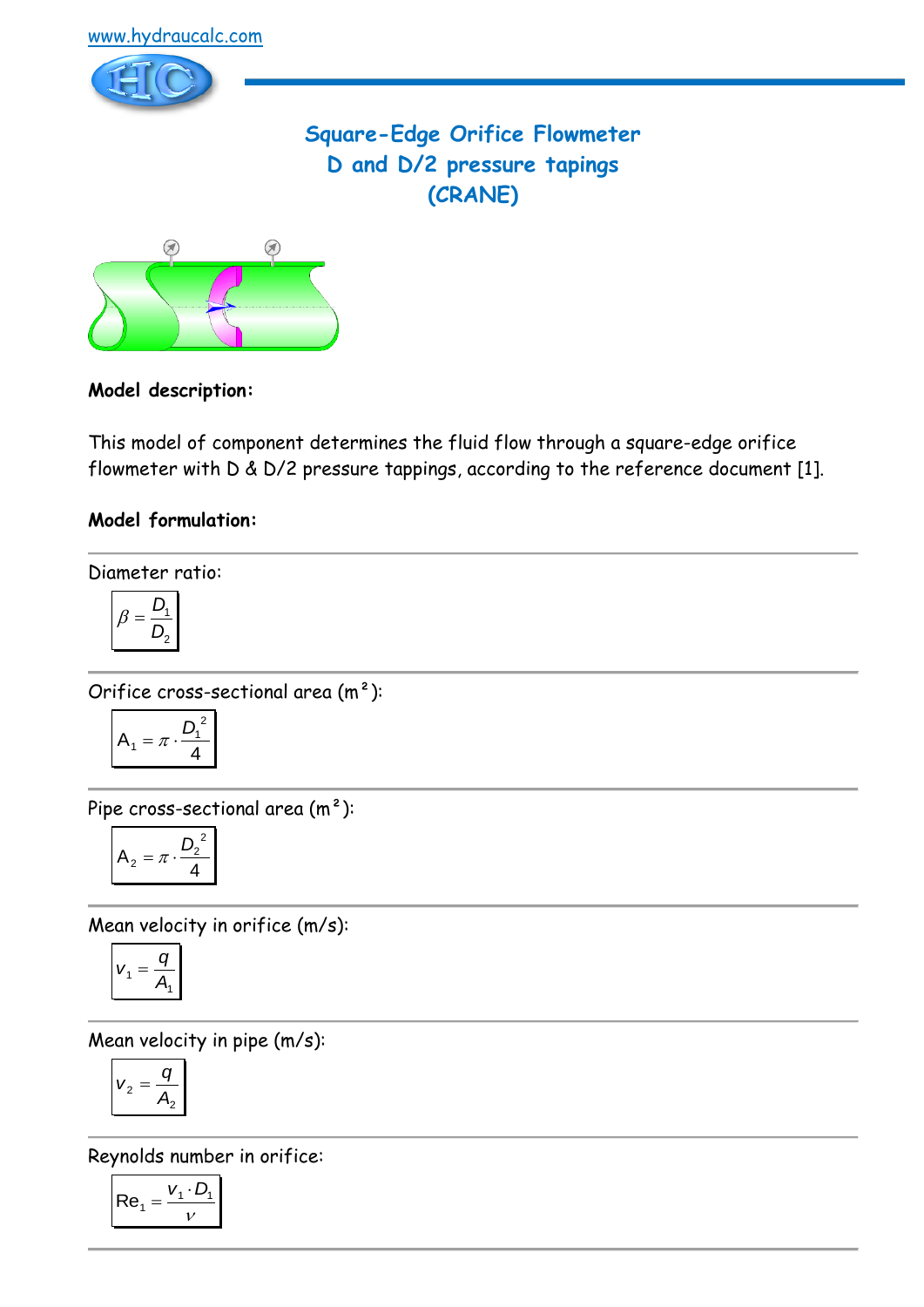Reynolds number in pipe:

$$
\mathsf{Re}_2 = \frac{v_2 \cdot D_2}{v}
$$

Flow coefficient:

$$
C = f\left(\text{Re}_2, \frac{d_1}{d_2}\right)
$$

([1] appendix A-20)

 $\blacksquare$  3  $\leq$  Re<sub>2</sub>  $\leq$  10<sup>4</sup>





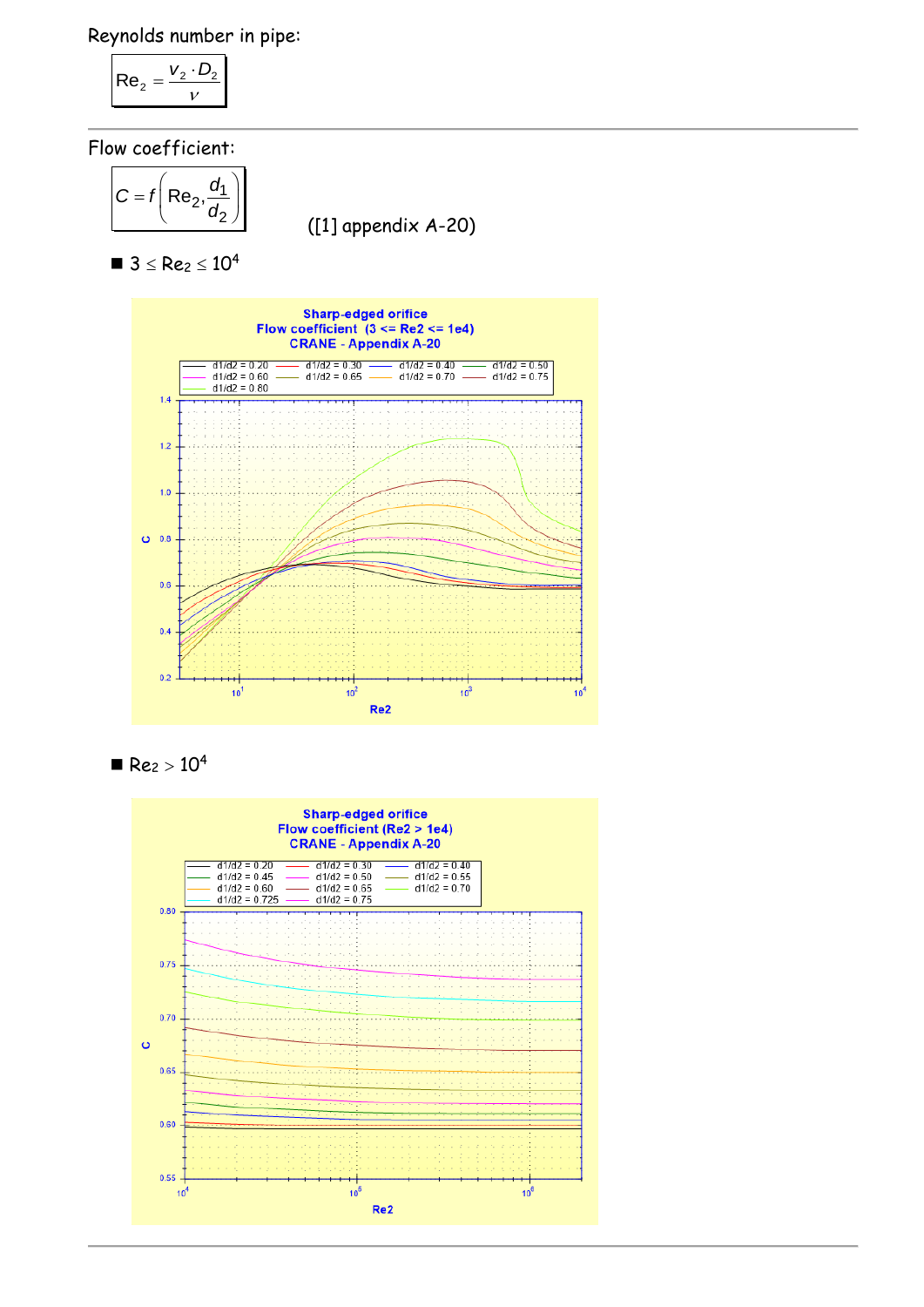Discharge coefficient:

$$
C_d = C \cdot \sqrt{1 - \beta^4}
$$

([1] appendix A-20)

 $\blacksquare$  3  $\leq$  Re<sub>2</sub>  $\leq$  10<sup>4</sup>







Velocity of approach factor:

$$
C_v = \frac{1}{\sqrt{1 - \beta^4}} \qquad (11 \quad 2-14)
$$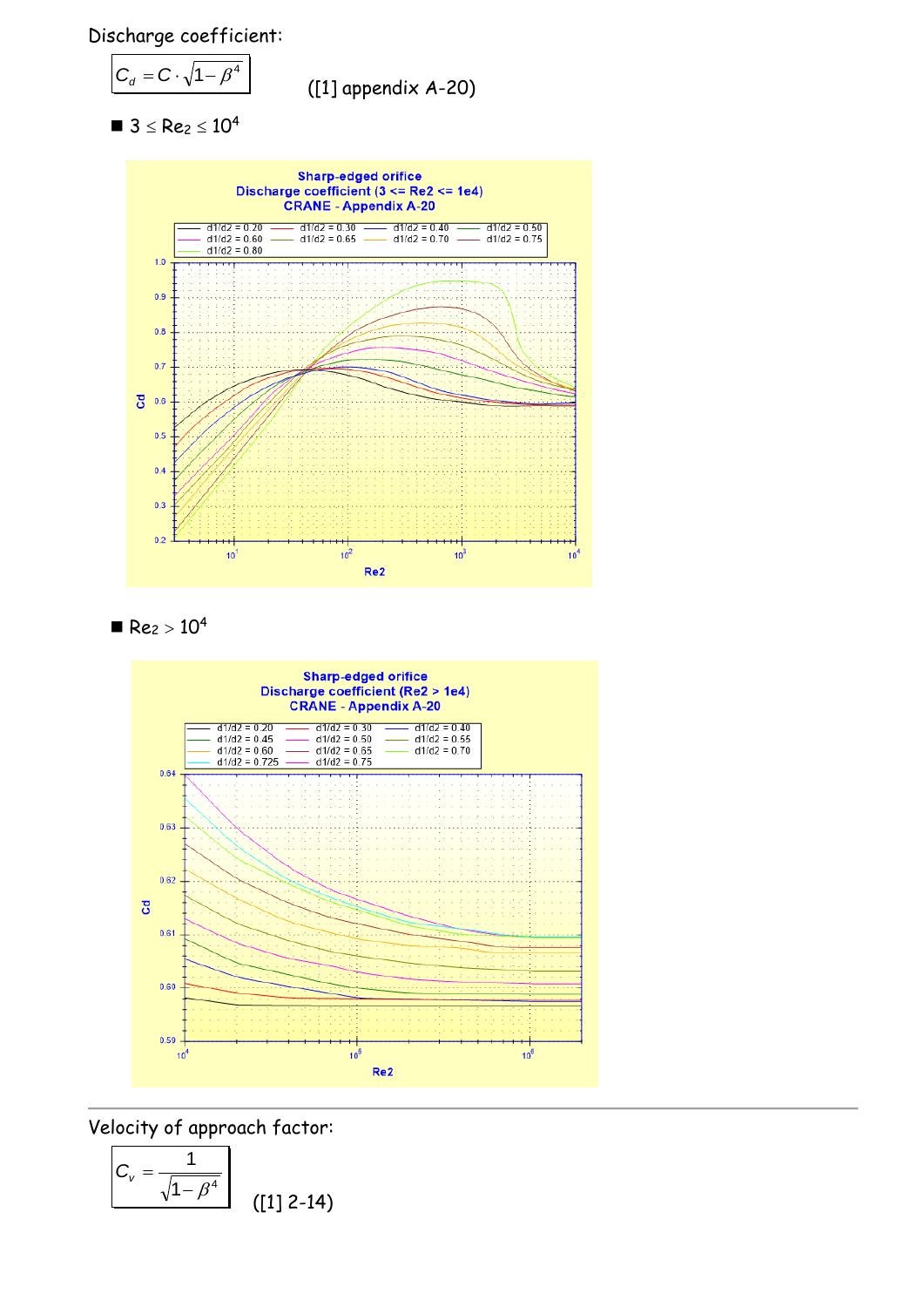

Volume flow rate  $(m^3/s)$ :

$$
q = A_1 \cdot C \cdot \sqrt{\frac{2 \cdot \Delta p}{\rho}}
$$

([1] Equation 2-23)

Mass flow rate (kg/s):

$$
w=q\cdot \rho
$$

Resistance coefficient of orifice (based on the mean pipe velocity):

$$
K_0 = \frac{1 - \beta^2}{C^2 \cdot \beta^4}
$$

([1] appendix A-20)

Net pressure loss (Pa):

$$
\Delta \varpi = K_o \cdot \frac{\rho \cdot v_2^2}{2}
$$

Net head loss (m):

$$
\Delta h = K_o \cdot \frac{v_2^2}{2 \cdot g}
$$

Net hydraulic power loss (W):

$$
Wh = \Delta w \cdot q
$$

Measured head loss (m):

$$
\Delta H = \frac{\Delta P}{\rho \cdot g}
$$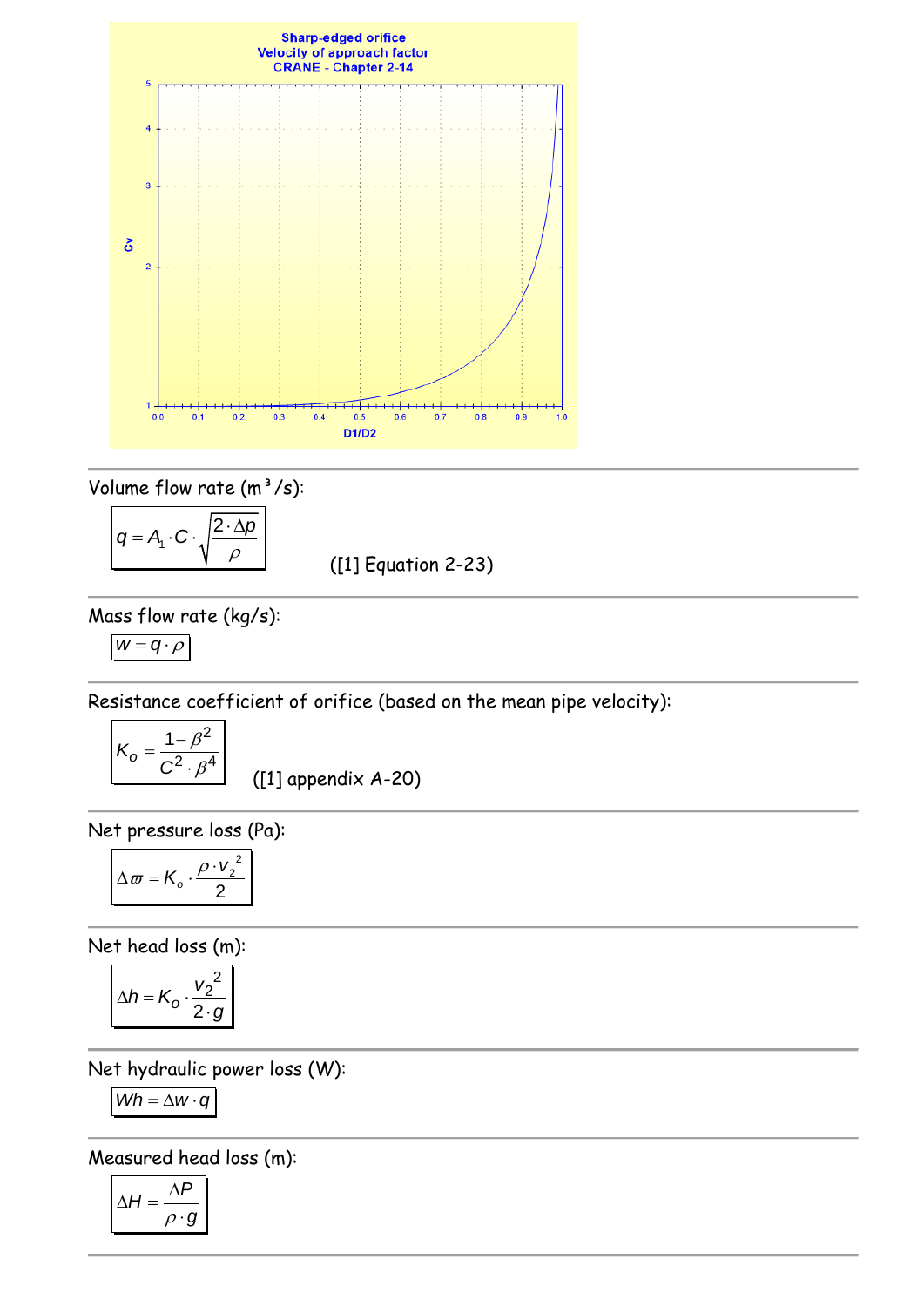### **Symbols, Definitions, SI Units:**

- D<sup>1</sup> Orifice diameter (m)
- D<sup>2</sup> Internal pipe diameter (m)
- B Diameter ratio ()
- $A_1$  Orifice cross-sectional area  $(m^2)$
- $A_2$  Pipe cross-sectional area  $(m^2)$
- $v_1$  Mean velocity in orifice  $(m/s)$
- $v_2$  Mean velocity in pipe  $(m/s)$
- Re<sup>1</sup> Reynolds number in orifice ()
- Re<sup>2</sup> Reynolds number in pipe ()
- C Flow coefficient ()
- $C_d$  Discharge coefficient ()
- $C_v$  Velocity of approach factor ()
- q Volume flow rate  $(m^3/s)$
- $\Delta P$  Measured pressure loss (Pa)
- w Mass flow rate (kg/s)
- $K_0$  Resistance coefficient of orifice (based on the mean pipe velocity) ()
- $\Delta \varpi$  Net pressure loss (Pa)
- $\Delta h$  Net head loss of fluid (m)
- Wh Hydraulic power loss (W)
- $\Delta H$  Measured head loss of fluid (m)
- $p$  Fluid density (kg/m<sup>3</sup>)
- $v$  Fluid kinematic viscosity  $(m^2/s)$
- g Gravitational acceleration (m/s²)

Notation of equations according to sources.

### **Validity range:**

- any flow regime: laminar and turbulent
- stabilized flow upstream of the orifice
	- note: 1) for Reynolds number "Re $z$ " between 3 and 10<sup>4</sup>, and diameter ratio "D1/ D2" lower than 0.2 or greater than 0.8, the flow coefficient "C" is extrapolated

2) for Reynolds number "Re<sub>2</sub>" between  $10<sup>4</sup>$  and  $2.10<sup>6</sup>$ , and diameter ratio  $D_1/D_2$ " lower than 0.2 or greater than 0.75, the flow coefficient "C" is extrapolated

#### **Example of application:**